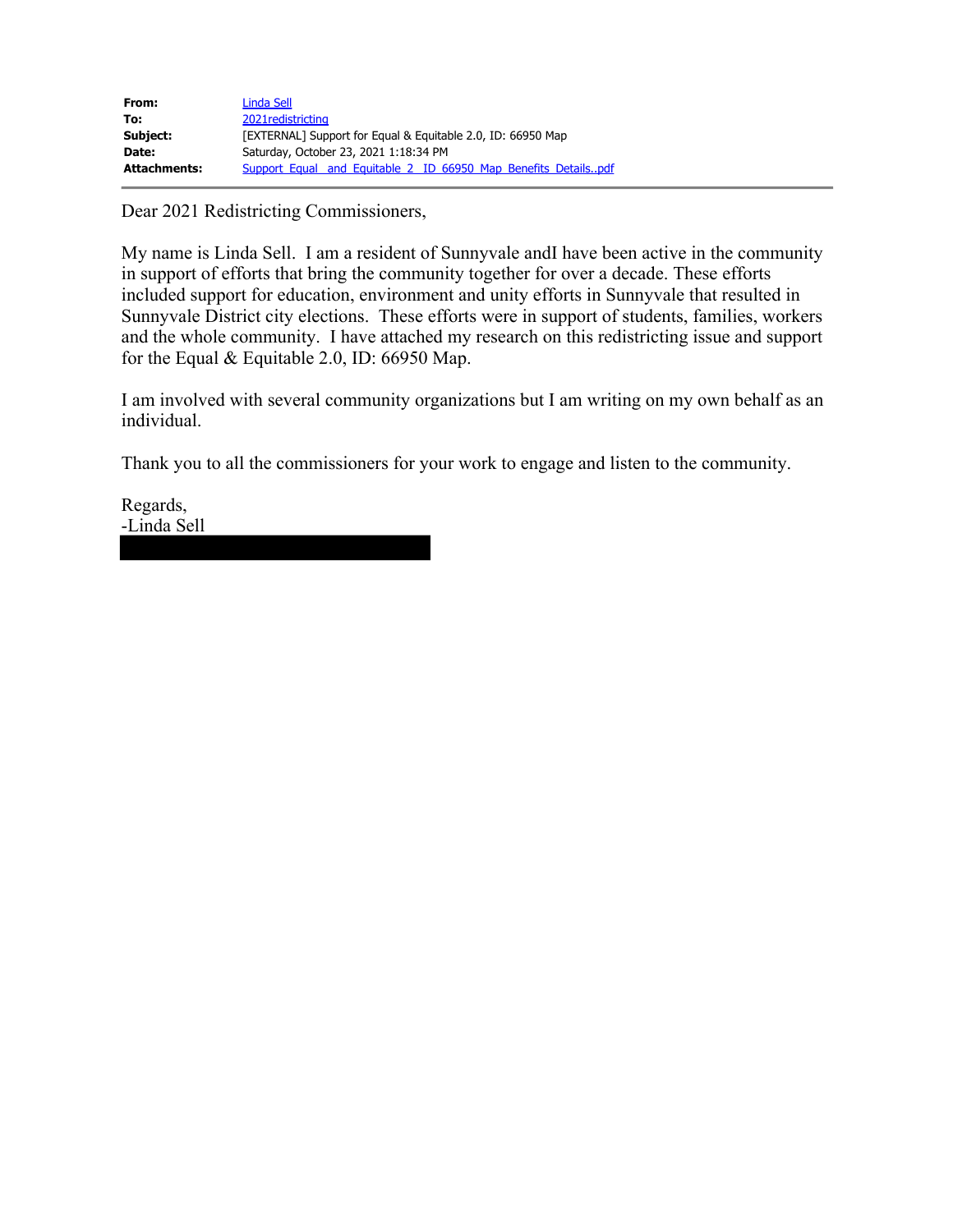### **Support Equal & Equitable 2.0 (EE2), ID: 66950 Map Benefits**

- Keeps the rural communities and mountains in one district for wildfire prevention preparedness focus in Santa Clara County District 1
- Joins communities with similar transportation systems
- Keeps most cities whole.
- Has similar racial voting percentages to maps such as the most recent labeled Unity Map

**Rural and hillside communities protection from wildfires:** Climate change is here today as observed by the record fires and record heat. The most concerning byproducts of wildfires are the smallest particles that have long been linked to increased risk of illness and death affecting both cardiovascular and respiratory systems. In the long run, if global greenhouse gas emissions are not brought under control, fire seasons will grow longer and more violent. The rural areas near the mountains should have more attention to wildfire prevention. Wildfires move much faster uphill. On a slope, air rushes in more easily from the downhill than the uphill side and can push the flames faster and farther. Some of the steps to take are regulated and planned cutting of trees, having firefighting tools nearby and handy; and emergency operations for similar areas. As shown in EE2 map, mountains, rural areas, Los Gatos, Almaden,Gilroy, Morgan Hill, Gilroy and San Martin in District 1 being in the same county district for wildfire prevention, preparedness, and emergency operations.

**Joins communities with similar transportation systems and corridors:** Transportation for example District 5 cities are Palo Alto, Mountain View, Los Altos Hills, Los Altos: The four cities of Santa Clara County's northwest generally work together as one. All 4 are represented as one bunch to the transit agency, water board, and to the open space board.

**Keeps most cities whole:** Equal & Equitable 2.0 map has all cities except for San Jose kept whole in one district: Campbell, Cupertino, Gilroy, Los Altos, Los Altos Hills, Los Gatos, Monte Sereno, Morgan Hill, Mountain View, Palo Alto, Saratoga, Santa Clara, San Martin, Sunnyvale, Stanford. The residents in the same city have similar interests so having the whole city in one district makes it effective for all the residents in a city to identify and communicate with their one county representative office.

**Equitable:** Equal & Equitable 2.0 (EE2 map) map has similar Citizen Hispanic Voting Age Population percentages (HVAP), Asian Voting Age Population percentages (AVAP), Black Voting Age Population percentages (BVAP) when the EE2 map is compared to the most recent map labeled Unity Map; ID: 67383(U map)(see table 1 to table 5 in the following pages). Of particular note in both EE2 map and U map the district 3 maps have an Asian minority majority population which is 50.2% and 50% AVAP respectively. Therefore, we believe this might meet the requirements for the Federal Voting Rights Act section 2 Gingles Preconditions #1 but the other preconditions requirements are also needed to meet the requirements for the Federal Voting Rights Act section 2 protections. In addition, EE2 map and U map have 39.4% and 40.7% HVAP respectively. As indicated in the reference, it appears when a district meets all the Gingles preconditions in which majority minority voting age population is the first criteria then the Federal Voting Rights Act (VRA) compliance protected district obtained. These VRA complaint districts are the "...only allowable reason for race to predominate in redistricting.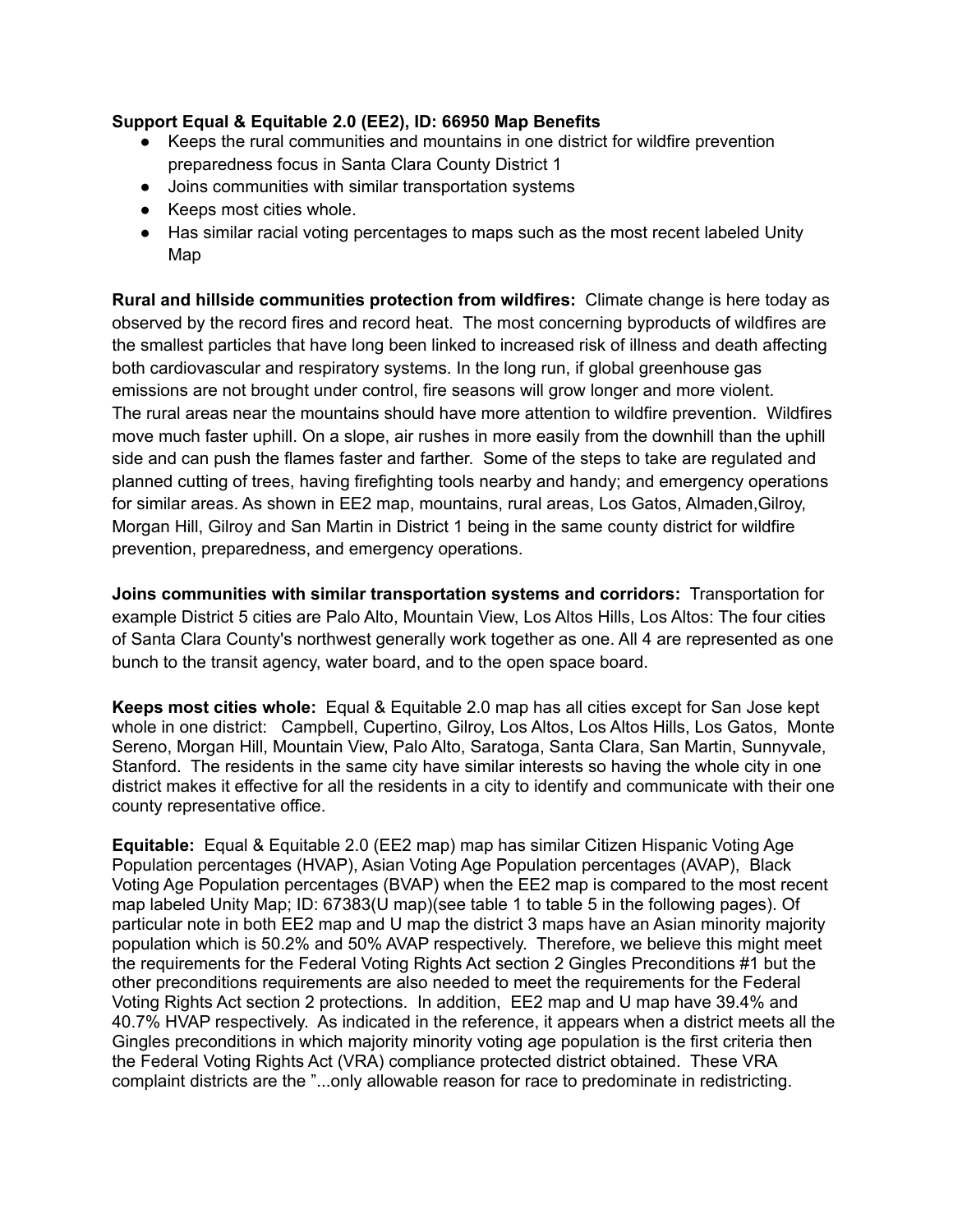Where the VRA does not apply, race may still be considered but cannot be a predominating factor…"

"...Federal Voting Rights Act Basics U.S. Title 52, §10301 et seq. The goal of VRA compliance is to prevent minority vote dilution. Presently, only Section 2 of the VRA is operative…

...A Section 2 plaintiff must first prove the Gingles ["JING gulls"] preconditions apply…Gingles Preconditions #1 Minority population sufficiently large and compact enough to form a single district. Gingle #1 is measured using Citizens of Voting Age Population (CVAP). "Large" means over 50% of the CVAP. . "Compact" can include non-contiguous areas if they are in reasonable proximity and share similar interests.

...VRA compliance is the only allowable reason for race to predominate in redistricting..Where the VRA does not apply, race may still be considered but cannot be a predominating factor..."<sup>1</sup>

<sup>1</sup> "2020 CRC Ready Reference." *Wedrawthelines.org*, 2020 California Citizens Redistricting Commission, 20 Oct. 2021, page 11

https://d3n8a8pro7vhmx.cloudfront.net/ccrc/pages/358/attachments/original/1634753404/CRC\_Ready\_R eference - updated %281%29.pdf?1634753404.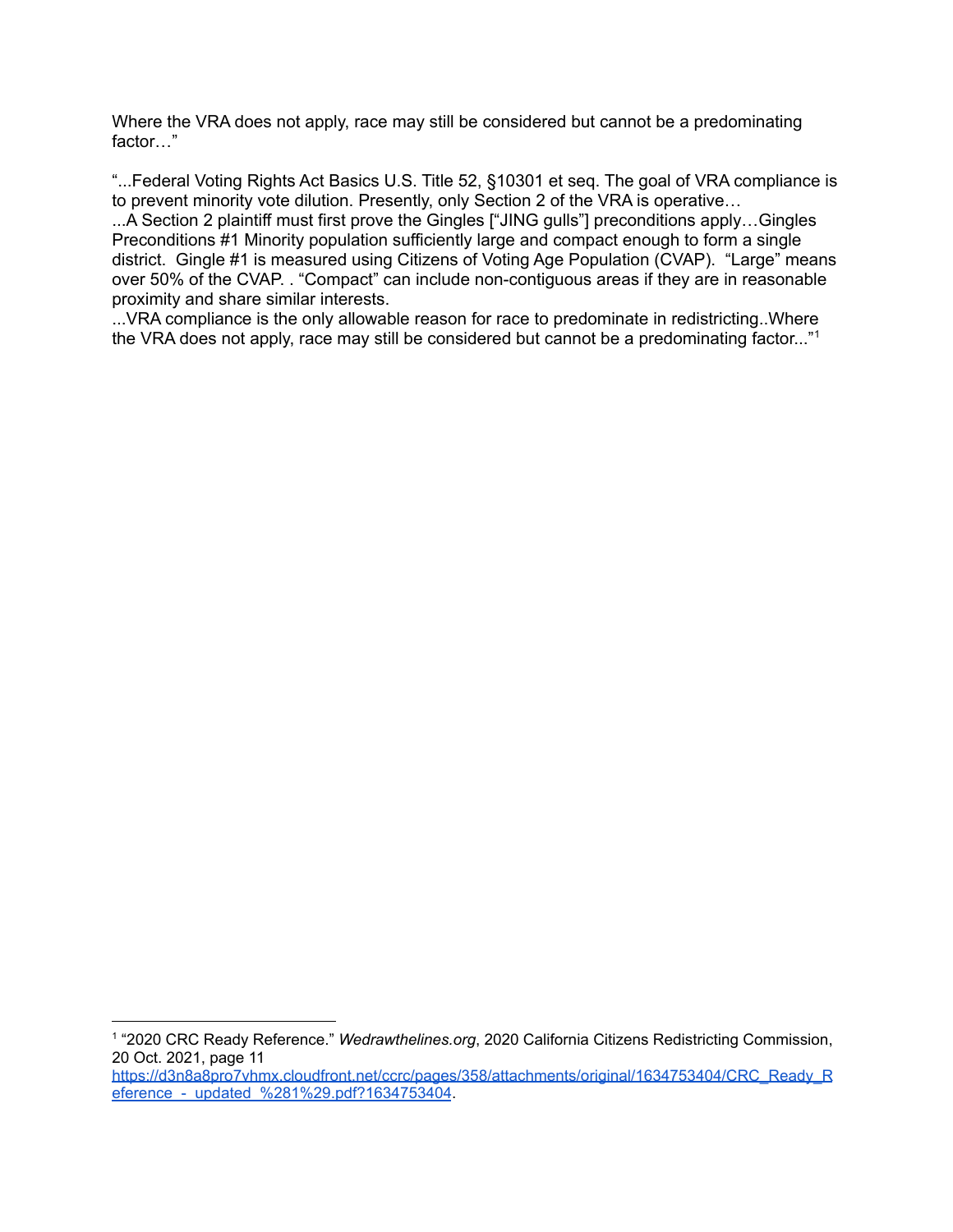#### Support Map - **Equal & Equitable 2.0, ID: 66950**

**https://districtr.org/edit/66950?event=santa clara county**

https://countyexec.sccgov.org/2021-redistricting-process/communities-interest: #102

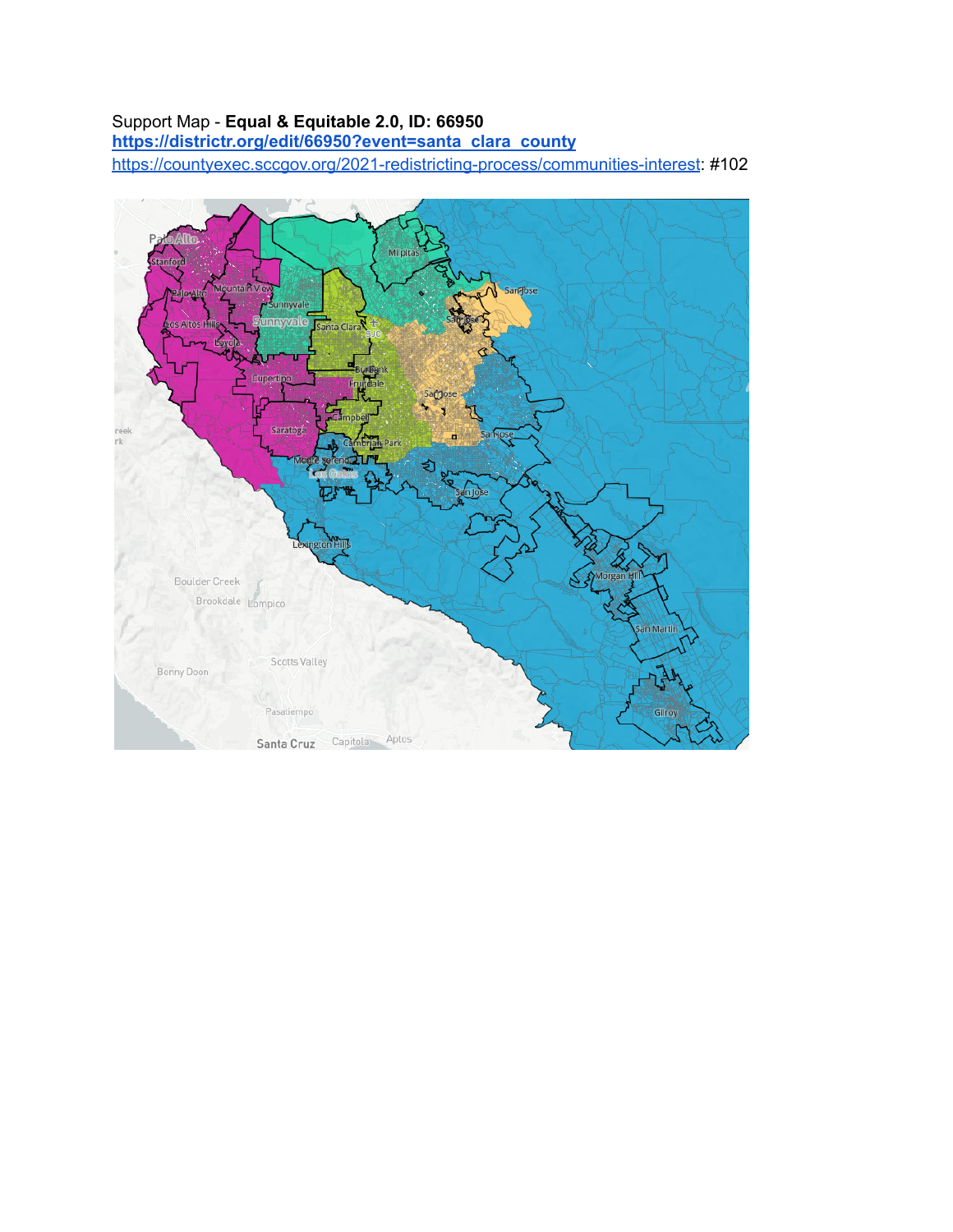# **Not Support Unity Map; ID: 67383**

(https://districtr.org/plan/63279)

https://countyexec.sccgov.org/2021-redistricting-process/communities-interest: #109

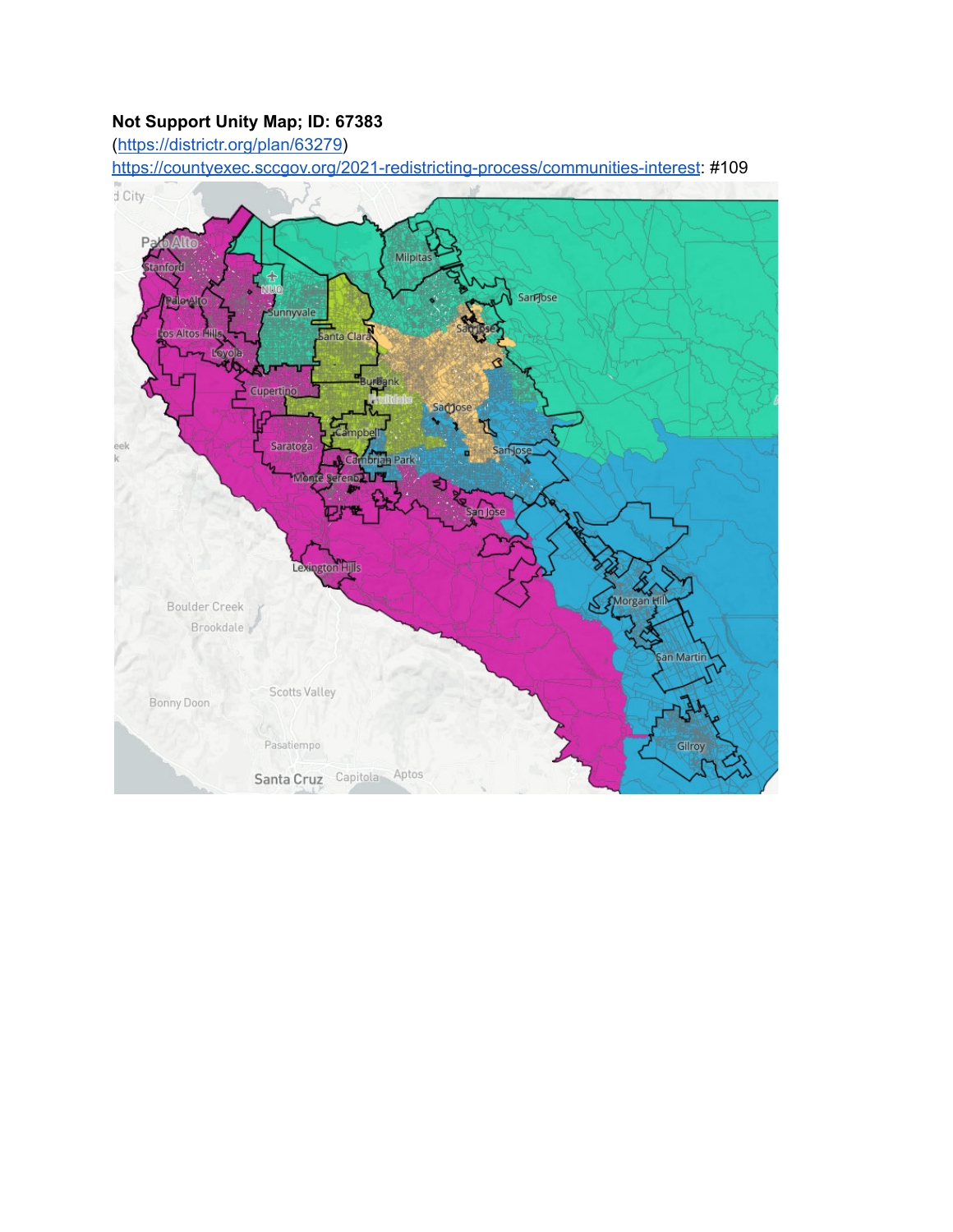## **Citizen Voting Age Population**

Equal & Equitable 2.0, ID: 66950

https://countyexec.sccgov.org/sites/g/files/exjcpb621/files/2021-10/102%20Map%20of%20Equal%20%26%20Equitable%202.0.pdf

Unity Map, ID: 63279

:https://countyexec.sccgov.org/sites/g/files/exjcpb621/files/2021-10/109%20Updated%20Unity%20Map.pdf

Table 1: District 1

|                                  | <b>Hispanic</b> | Asian | <b>Black</b> |
|----------------------------------|-----------------|-------|--------------|
| Equal & Equitable 2.0, ID: 66950 | 21.4%           | 25.5% | 1.9%         |
| Unity Map, ID: 63279             | 25.1%           | 23.5% | $2.7\%$      |

#### Table 2: District 2

|                                  | <b>Hispanic</b> | <b>Asian</b> | <b>Black</b> |
|----------------------------------|-----------------|--------------|--------------|
| Equal & Equitable 2.0, ID: 66950 | 39.4%           | 32.6%        | 13.3%        |
| Unity Map, ID: 63279             | 40.7%           | $33.7\%$     | 13.1%        |

#### Table 3: District 3

|                                  | <b>Hispanic</b> | ∣ Asian | <b>Black</b> |
|----------------------------------|-----------------|---------|--------------|
| Equal & Equitable 2.0, ID: 66950 | 15.4%           | 50.2%   | 2.5%         |
| Unity Map, ID: 63279             | 15.1%           | 50%     | 2.4%         |

Table 4: District 4

|                                  | Hispanic | <b>Asian</b> | <b>Black</b> |
|----------------------------------|----------|--------------|--------------|
| Equal & Equitable 2.0, ID: 66950 | 17.5%    | 19.6%        | 3.1%         |
| Unity Map, ID: 63279             | 16%      | 23.5%        | 2.9%         |

#### Table 5: District 5

|                                  | <b>Hispanic</b> | Asian | <b>Black</b> |
|----------------------------------|-----------------|-------|--------------|
| Equal & Equitable 2.0, ID: 66950 | 7.1%            | 34%   | 1.5%         |
| Unity Map, ID: 63279             | 6.1%            | 29.8% | 1.3%         |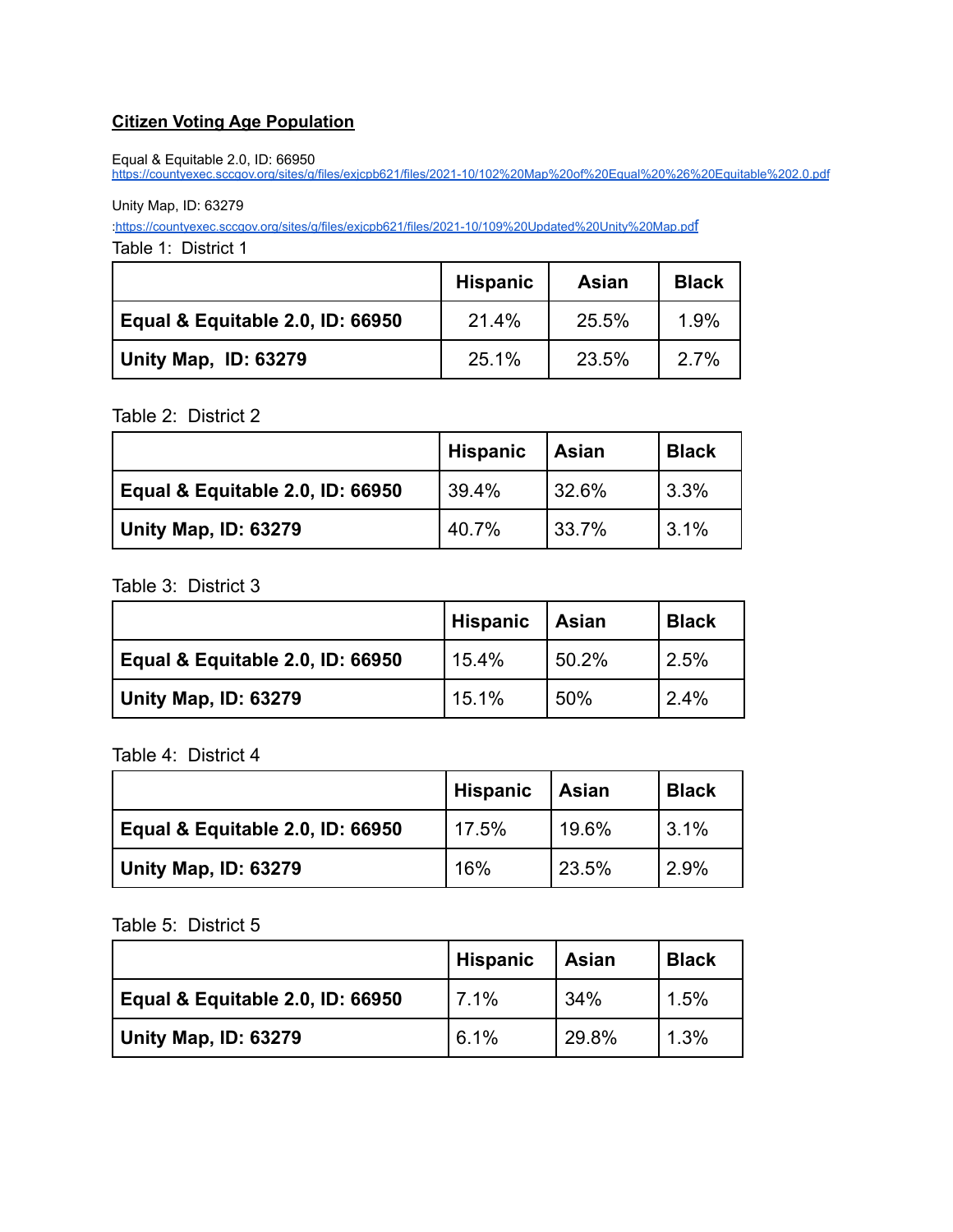## **Wildfire Prevention and Preparedness Focus in County District 1**

The Equal & Equitable 2.0, ID: 66950 make sense from a wildfires prevention and preparedness perspective and from a reduction of greenhouse gas perspective which was discussed previous with the more efficient transit systems.

Climate change is here today as observed by the record fires, record heat, and record storms. Studies have indicated that "Climate Change Will Give Rise to More Cancers: UCSF Study Focuses on Global Impact for Major Cancers and Steps Needed to Lessen Risks" "...The impacts of climate change on health are large and are expected to continue growing without rapid action. High temperatures, poor air quality and wildfires cause higher rates of respiratory and cardiovascular diseases…" and "There is a lot we can be doing to mitigate climate change...," said co-author Naomi Beyeler, MPH, co-director of the Evidence to Policy Initiative and Lead for Climate and Health at the UCSF Institute for Global Health Sciences." With this county redistricting, we have an opportunity to mitigate impacts of climate change by keeping the hillsides and rural regions together so there is a focus on wildfire prevention and emergency operations if needed and to have the district lines to follow transportation corridors for more effective planning for transit systems to be planned for reduction of greenhouse gases.

A recent article in the Santa Clara County Medical Association Magazine's The Bulletin<sup>1</sup>, "Silent calamity: The health impacts of wildfire smoke" was also published in the Yale Climate Connections which is an initiative of the Yale Center for Environmental Communication (YCEC). This article provides an overview of studies showing the deadly impacts of wildfire smoke and its links to climate change.

The article highlights an October 2020 policy brief in the Stanford Institute for Economic Policy Research<sup>2</sup>, "Managing the growing cost of wildfire," by Marshal Burke, etal. which describes the health burden brought on by these fires because of the massive production of  $PM_{2.5}$  (particulate matter with a diameter of <2.5 um). The article discusses several ominous trends:

- The most concerning byproducts of wildfires are the smallest particles that have long been linked to increased risk of illness and death affecting both cardiovascular and respiratory systems.
- In the long run, if global greenhouse gas emissions are not brought under control, fire seasons will grow longer and more violent. Therefore, we must reduce the impacts on climate that are also an important underlying driver of intensifying wildfires in California and the West.

### The article also states

A recent Nature Communications study led by Rosana Aguilera, a postdoctoral researcher at the Scripps Institution of Oceanography, examined 14 years of Southern California fires. The authors found up to a 10% increase in respiratory hospitalizations for every 10 μg/m3 increase